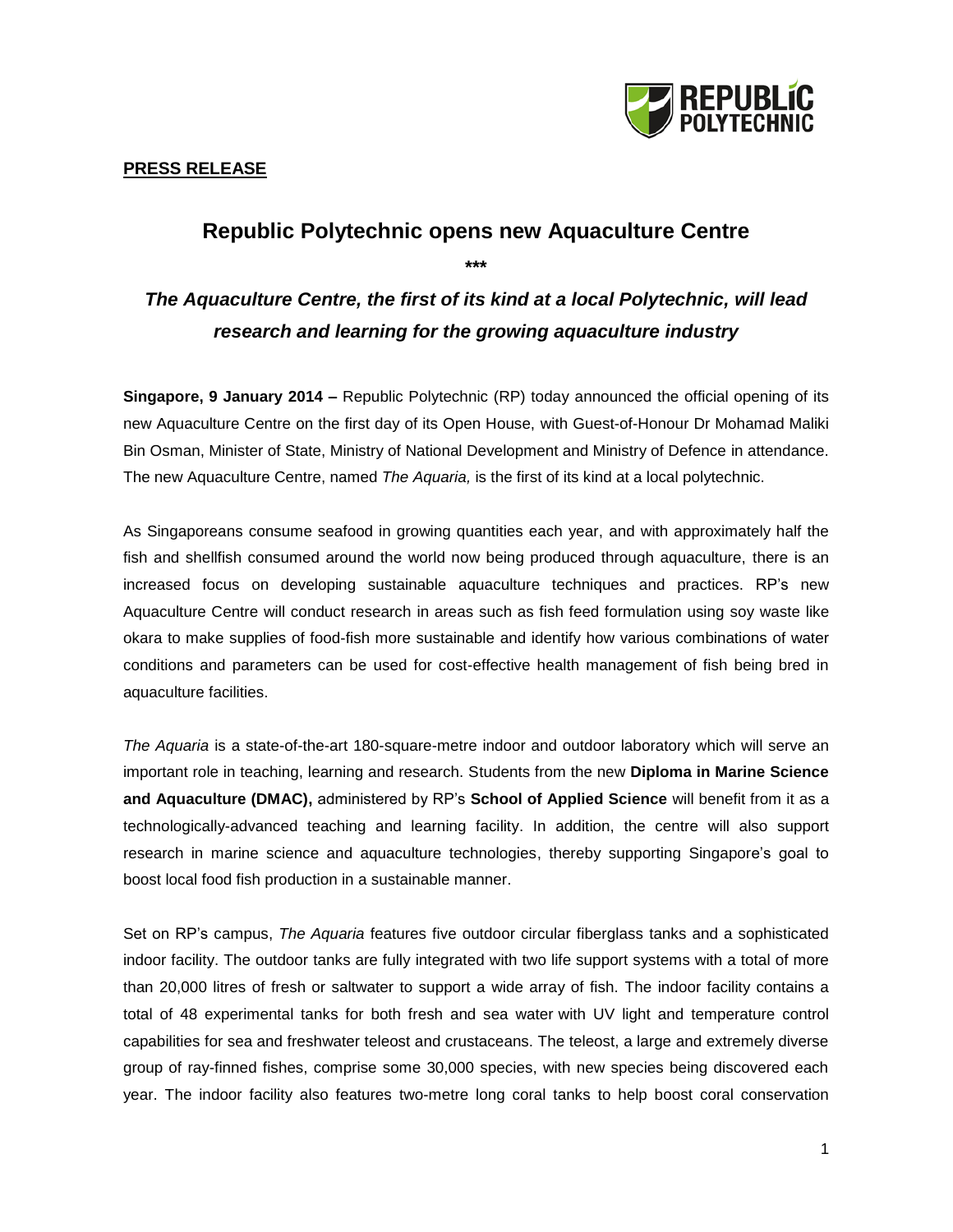

studies and research in a controlled environment. A food preparation laboratory has also been incorporated to support research on feed formulation, which includes preparation of wet and dried feed and culturing of algae and phytoplankton.

**"Singapore's aquaculture industry is growing fast, in line with the government's target to increase local production of food fish from about 7 per cent to 15 per cent of local consumption. It is important to ensure that our students are kept abreast of modern aquaculture technologies, so that they can act as conduits, translating advanced techniques and technologies into the industry, thus accelerating the growth of our local aquaculture industry," said Mr Yeo Li Pheow, Principal/CEO, Republic Polytechnic.**

Three Memorandums of Understanding (MOU) were signed with various leading organisations in the aquaculture and marine conservation sector, including the Tropical Marine Science Institute (TMSI) of the National University of Singapore (NUS), the Temasek Life Sciences Laboratory (TLL) and Resorts World Sentosa (Marine Life Park). A joint-laboratory agreement was also signed with James Cook University, which will see part of the aquaculture facility retrofitted with equipment for marine conservation and exploration cum surveillance work.

Under the MOUs signed, RP and TLL will embark on areas such as feed formulation and microalgae cultivation which is required for cultivating of fish fries, and the MOU with RWS' Marine Life Park will see both organisations exploring volunteer programmes, scholarships for DMAC students as well as collaborative projects on marine conservation. RP will also collaborate with TMSI in areas such as anti-fouling, bioprospecting, aquaculture techniques, and co-application of competitive grants for aquaculture research. The MOUs, all for the duration of three years, will provide opportunities for further collaboration on research projects, student internships as well as staff exchanges.

**"These Memorandums of Understanding with our partners will open new doors for further collaboration in the area of marine conservation and feed development. Our students will benefit from new opportunities to engage in industry-relevant projects and internships," Mr Yeo added.**

The new centre is set to start undertaking projects which include fish feed formulation, horseshoe crab and coral conservation, water quality management, anti-fouling and mathematical modelling approaches to optimise aquaculture.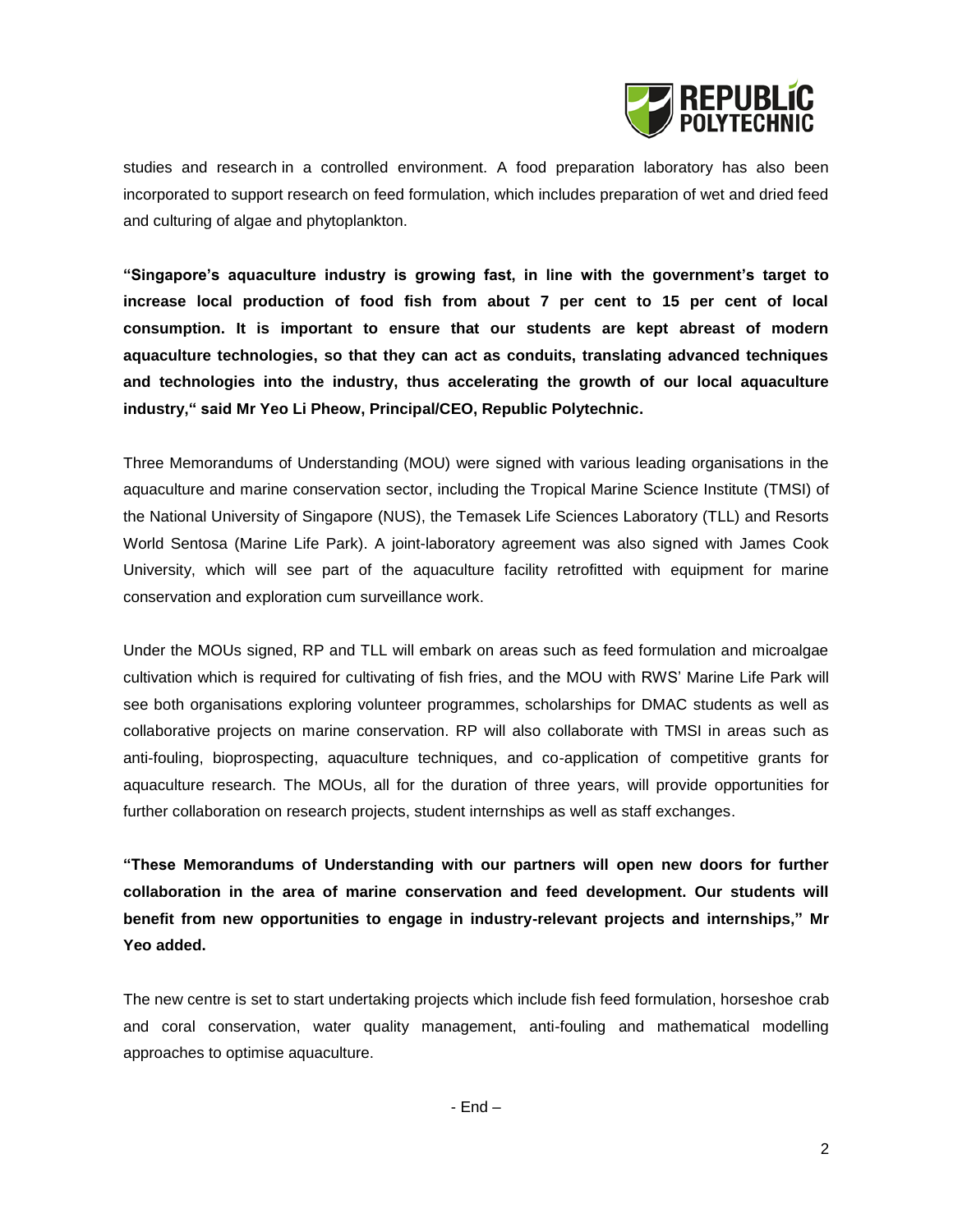

#### **About Republic Polytechnic**

The first educational institution in Singapore to leverage the Problem-based Learning approach for all its diploma programmes, Republic Polytechnic (RP) has six schools and two academic centres offering thirty-nine diplomas in Applied Science, Engineering, Enterprise and Communication, Events and Hospitality, Infocomm, Sports, Health & Leisure, and Technology for the Arts.

Republic Polytechnic is committed to nurturing innovation and entrepreneurial learning in an environment that develops problem-solving skills and lifelong learning opportunities. Its holistic and broad-based curriculum prepares students for an active and meaningful role in society as problem solvers, respected professionals and passionate citizens.

Republic Polytechnic strives for excellence by achieving various international and national accreditations, including ISO 9001, ISO 14001, OHSAS 18001, ISO 22301, Singapore Quality Class, People Developer, Innovation Class, and Service Class.

For more information, visit http://www.rp.edu.sg

#### 关于共和理工学院

共和理工学院 (Republic Polytechnic) 是新加坡首所利用解题式学习法于文凭课程的教育机构 。共和理 工学院拥有六所分院和两所学习中心,提供三十九项文凭。其中包括应用科学、工程学、资讯通信、企 业与通讯、酒店服务、体育、保健与休闲教育学,以及艺术科技。

共和理工学院致力于培育创新和创业精神的学习环境,以创造解题过程的技能和终身学习的机会。其全 面而广泛的课程,栽培学生在投入社会时能够积极有效地解决问题,成为专业人才,并对社会做出有意 义的贡献。

共和理工学院坚持追求卓越表现,以获得国际和国家认证机构的认证标志,其中包括ISO 9001, ISO 14001, OHSAS 18001,ISO 22301, 新加坡素质级、 新加坡人力资源发展标准、 新加坡创新级和新 加坡服务级。

欲了解更多信息, 请浏览 http://www.rp.edu.sg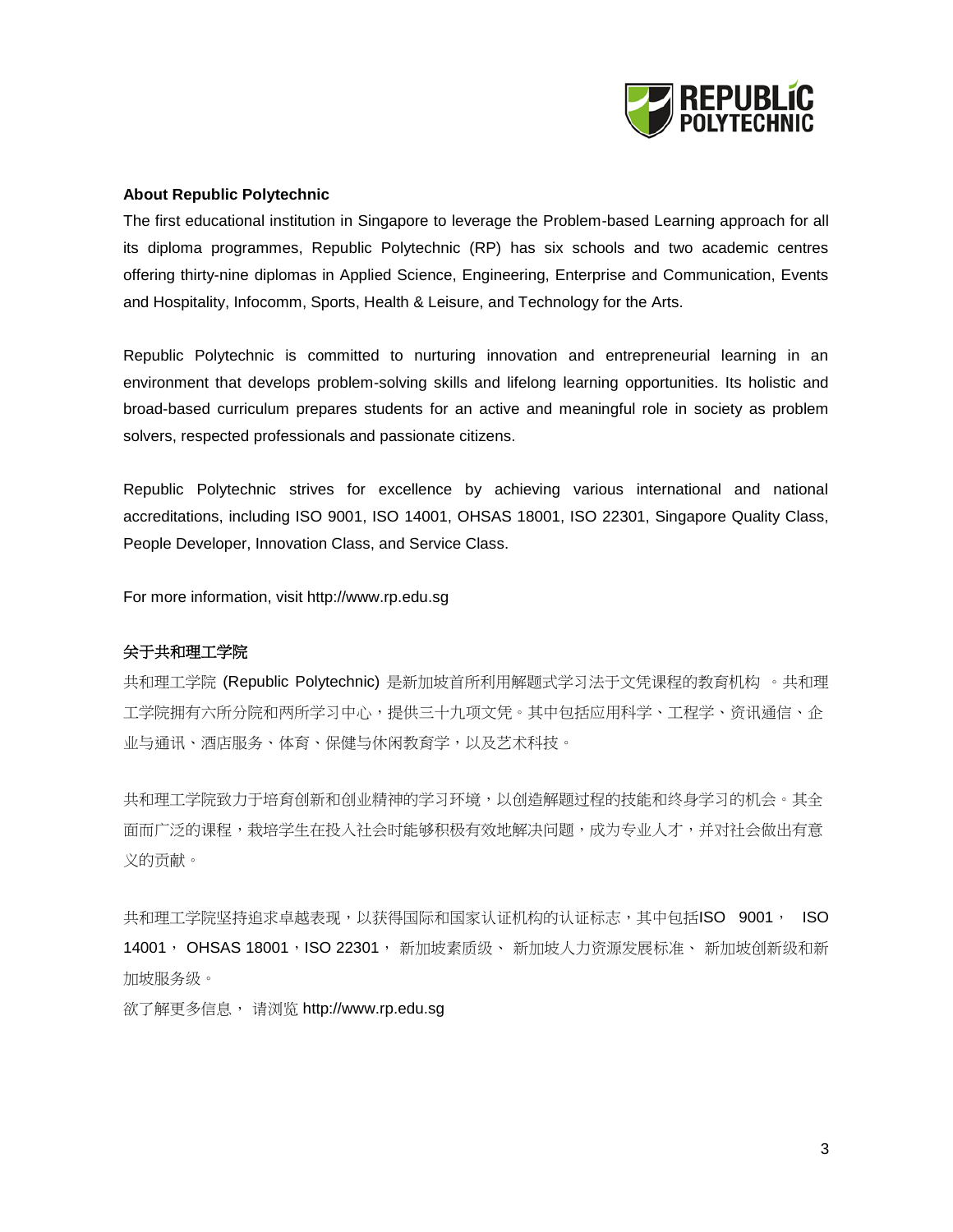

## **For media enquiries, please contact: Republic Polytechnic** Patrick Seng / Julian Soh Tel: +65 9767 6701 / +65 9018 0719 Email: [patrick\\_seng@rp.edu.sg](mailto:patrick_seng@rp.edu.sg) / [julian\\_soh@rp.edu.sg](mailto:julian_soh@rp.edu.sg)

### **Weber Shandwick (for Republic Polytechnic)** Matt de Bakker / Siddharth Singh Tel: +65 6825 8206 / +65 6825 8022 Email: [republicpoly@webershandwick.com](mailto:republicpoly@webershandwick.com)